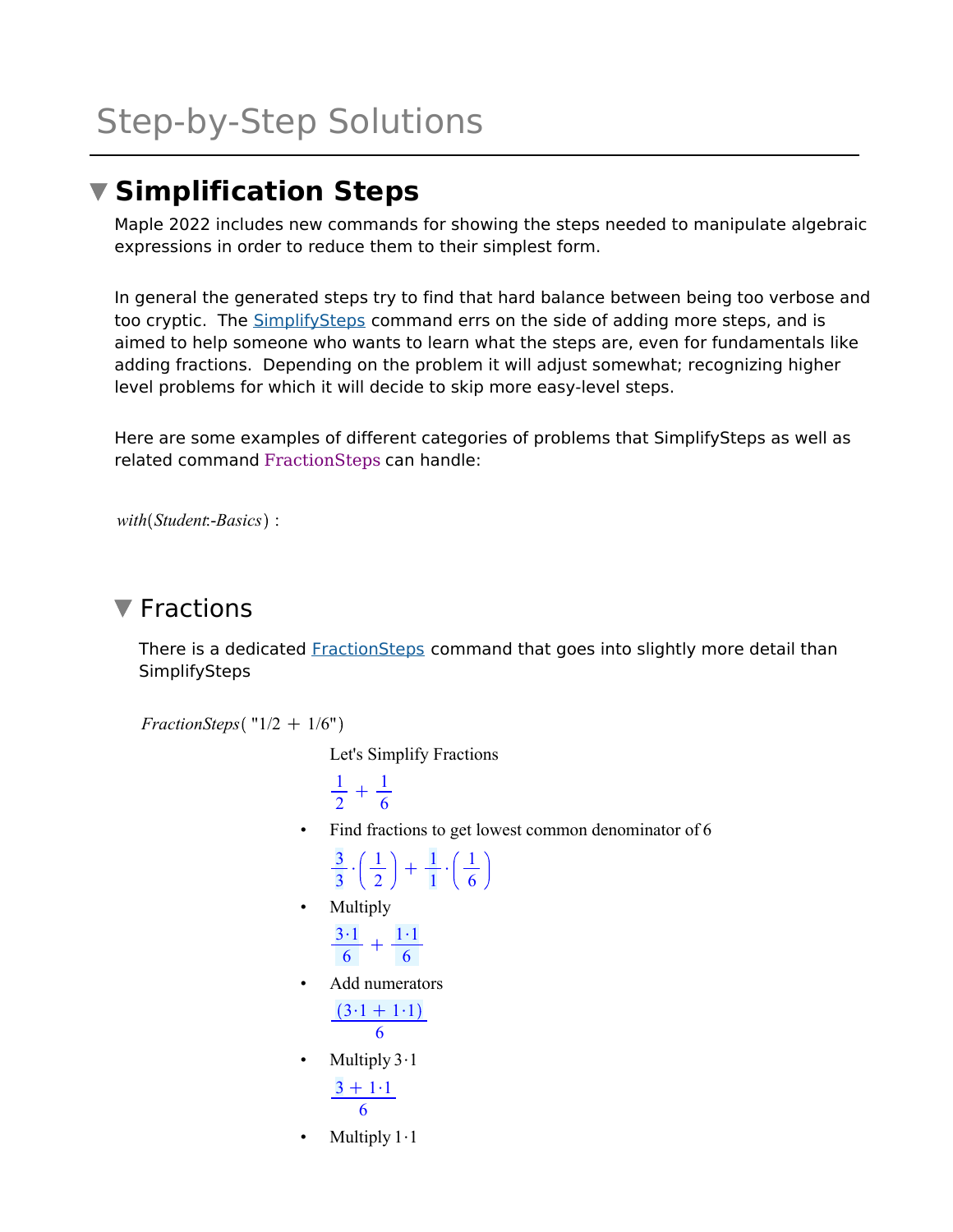$$
\frac{3 + 1}{6}
$$
\n• Add 3 + 1\n
$$
\frac{4}{6}
$$
\n• Cancel out factor of 2\n
$$
\frac{2}{3}
$$

SimplifySteps(
$$
''1/2 + 1/6"
$$
)

Let's simplify

  $\frac{1}{2} + \frac{1}{6}$ 

• Find fractions to get lowest common denominator of 6

• Multiply

| 2<br>6<br>h   |  |
|---------------|--|
| Add fractions |  |
|               |  |

#### Radicals  $\blacktriangledown$

```
SimplifySteps("sqrt(6)*sqrt(10)/sqrt(12)")
```
Let's simplify

$$
\frac{\sqrt{6} \cdot \sqrt{10}}{\sqrt{12}}
$$

• Pull out a factor of  $\sqrt{4}$  = 2 from  $\sqrt{12}$ 

$$
\frac{\sqrt{6}\sqrt{10}}{\left(2\sqrt{3}\right)}
$$

• Multiply in order to rationalize the denominator

$$
\frac{\sqrt{3}}{\sqrt{3}} \cdot \left( \frac{\sqrt{6}\sqrt{10}}{2\sqrt{3}} \right)
$$

• Multiply the denominator

$$
\frac{\sqrt{3}\cdot(\sqrt{6}\sqrt{10})}{6}
$$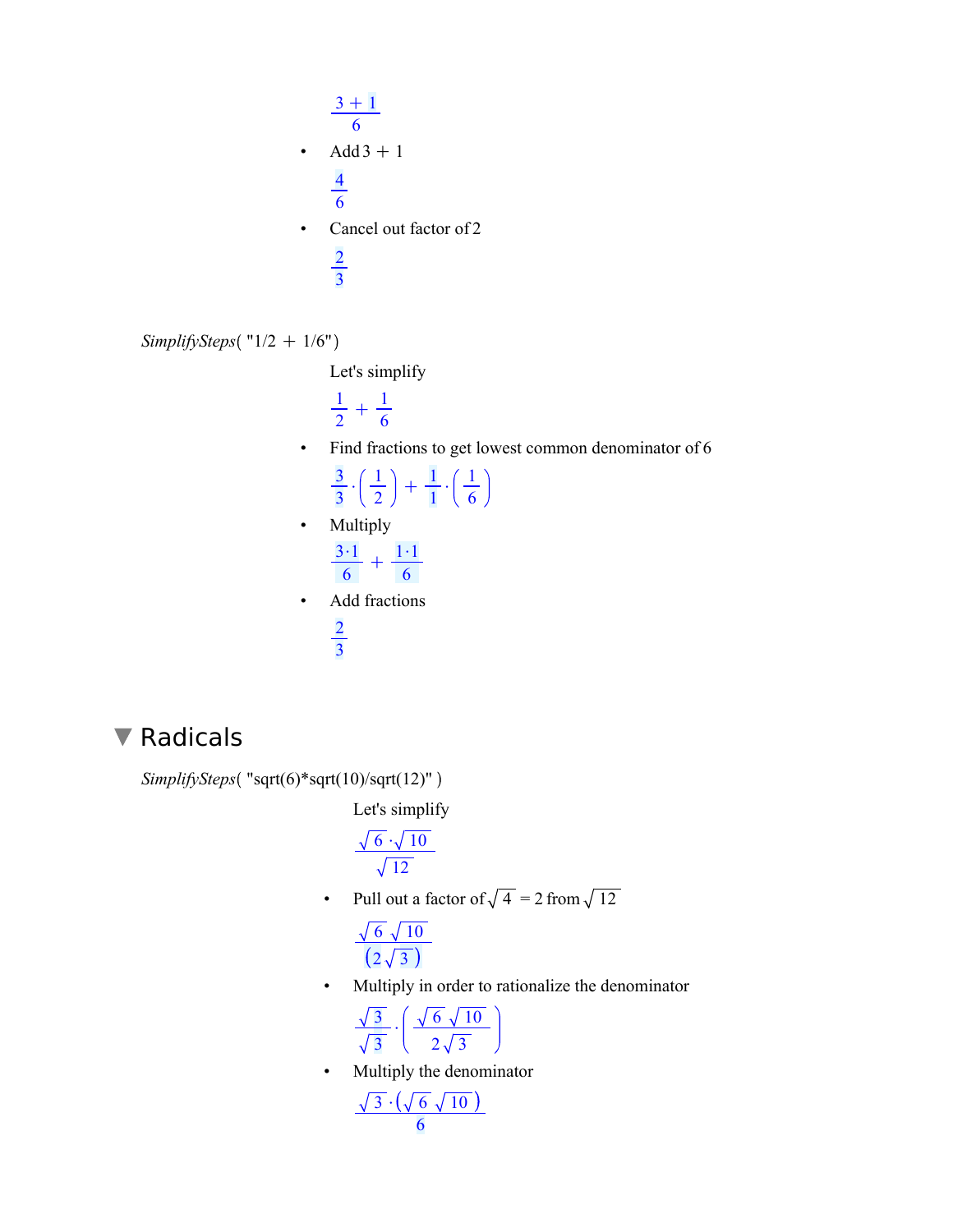• Factor roots

$$
\frac{\sqrt{3} \cdot (\sqrt{2} \cdot \sqrt{3} \cdot (\sqrt{2} \cdot \sqrt{5}))}{6}
$$
\n• Combine  $\{\sqrt{2} \cdot \sqrt{2}, \sqrt{3} \cdot \sqrt{3}\}$   
\n
$$
\frac{3 \cdot (2 \cdot \sqrt{5})}{6}
$$

- Multiply  $3 \cdot (2 \sqrt{5})$  $6\sqrt{5}$ 6
- Cancel out factor of 6

$$
\sqrt{5}
$$

*SimplifySteps*("sqrt(6)\*sqrt(10)/(12)^(1/3)")

Let's simplify

$$
\frac{\sqrt{6} \cdot \sqrt{10}}{\frac{1}{12^3}}
$$

- Multiply in order to rationalize the denominator
	- $12^2$  / 3  $\frac{12^{2}/3}{12^{2}/3} \cdot \left( \frac{\sqrt{6} \sqrt{10}}{12^{1}/3} \right)$  $12^{1/3}$
- Multiply the denominator  $12^{2/3} \cdot (\sqrt{6} \sqrt{10})$ 12
- Factor roots  $3^{2/3} \cdot (2 2^{1/3}) \cdot (\sqrt{2} \cdot \sqrt{3} \cdot (\sqrt{2} \cdot \sqrt{5}))$ 12
- Combine  $\{3^{2}/3\sqrt{3}, 2^{1}/3\sqrt{2}\sqrt{2}\}$  $2.\left( \binom{3}{3}^{1/6}\right).\left( \binom{2}{2}^{1/3}\right).\sqrt{5}$ 12
- Multiply 3 3<sup>1</sup>/<sup>6</sup> ·  $(22^1)^3 \sqrt{5}$  $2\cdot (6\sqrt{5} \cdot 2^{1/3} \cdot 3^{1/6})$ 12
- Multiply 2 $\cdot$  (6 $\sqrt{5}$  2<sup>1</sup>/<sup>3</sup> 3<sup>1</sup>/<sup>6</sup>  $12\sqrt{5}$   $2^{1/3}$   $3^{1/6}$ 12
- Cancel out factor of 12  $\frac{1}{5}$  2<sup>1</sup>/<sup>3</sup> 3<sup>1</sup>/<sup>6</sup>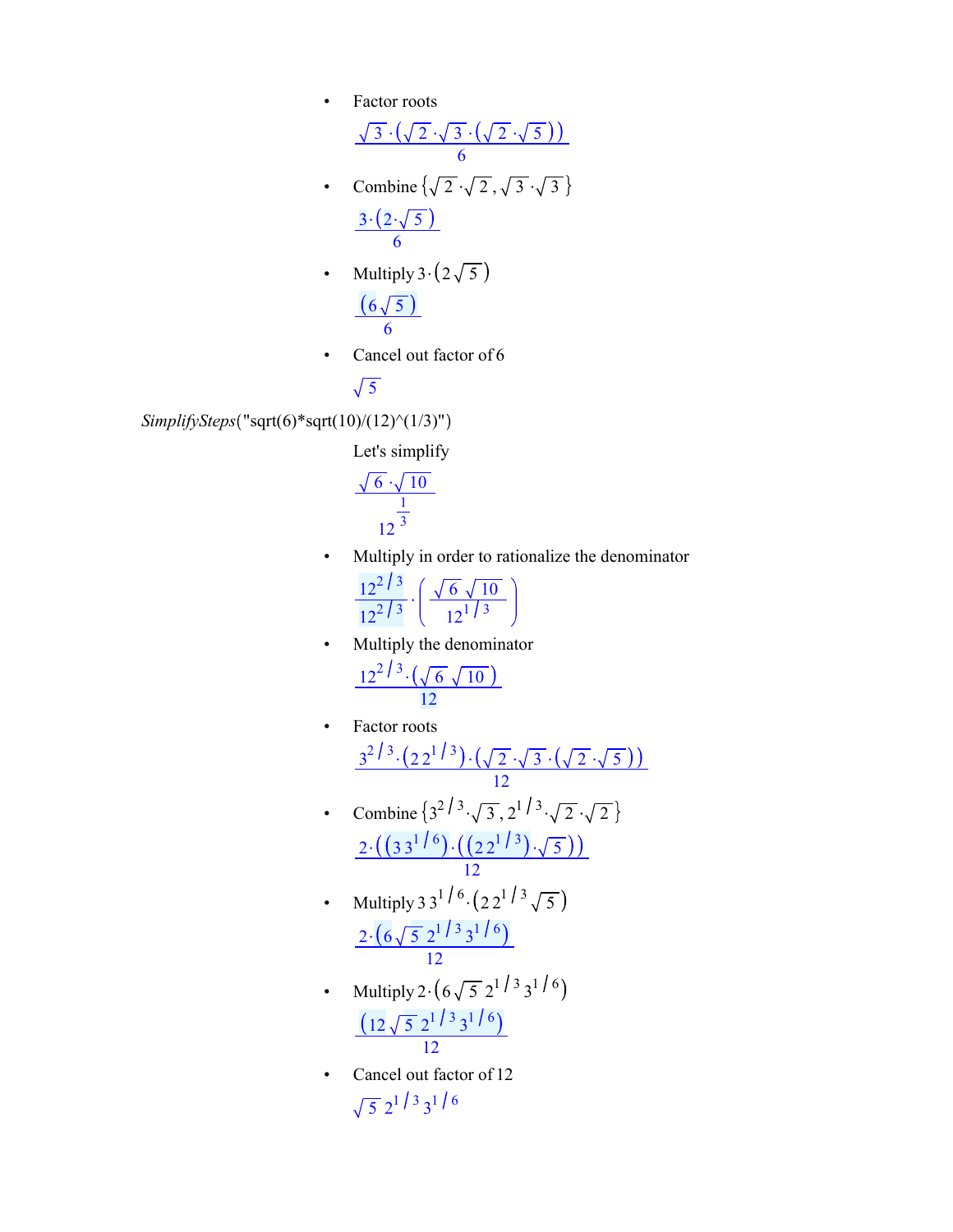#### ▼ Exponents

*SimplifySteps* (" $(2*x^3*y^3)*(3*x^1*y^2)^2"$ )

Let's simplify

 $2 \cdot x^3 \cdot y^3 \cdot (3 \cdot x \cdot y^2)^2$ 

• Evaluate exponent  $(3xy^2)^2$ 

$$
2\cdot x^3\cdot y^3\cdot\left(9\,x^2\,y^4\right)
$$

• Multiply  $2 \cdot x^3 \cdot y^3 \cdot (9x^2y^4)$  $18 x^5 y^7$ 

*SimplifySteps* ("x^3\*x^5")

Let's simplify

 $x^3 \cdot x^5$ 

- Apply the product rule  $a^n a^m = a^{n+m}$  to add exponents with common base  $x^3 + 5$
- Add exponents *x* 8
- Solution

*x* 8

*SimplifySteps* ("(b^n)^m")

Let's simplify

```
b
n m
```
• Apply the integer power of a power rule,  $(a^n)^m = a^{n m}$  $b^{n \cdot m}$ 

*SimplifySteps* ("y^5/y^4")

Let's simplify

- *y* 5 *y* 4
- Cancel out factor of  $y^4$  provided  $y^4 \neq 0$

*y*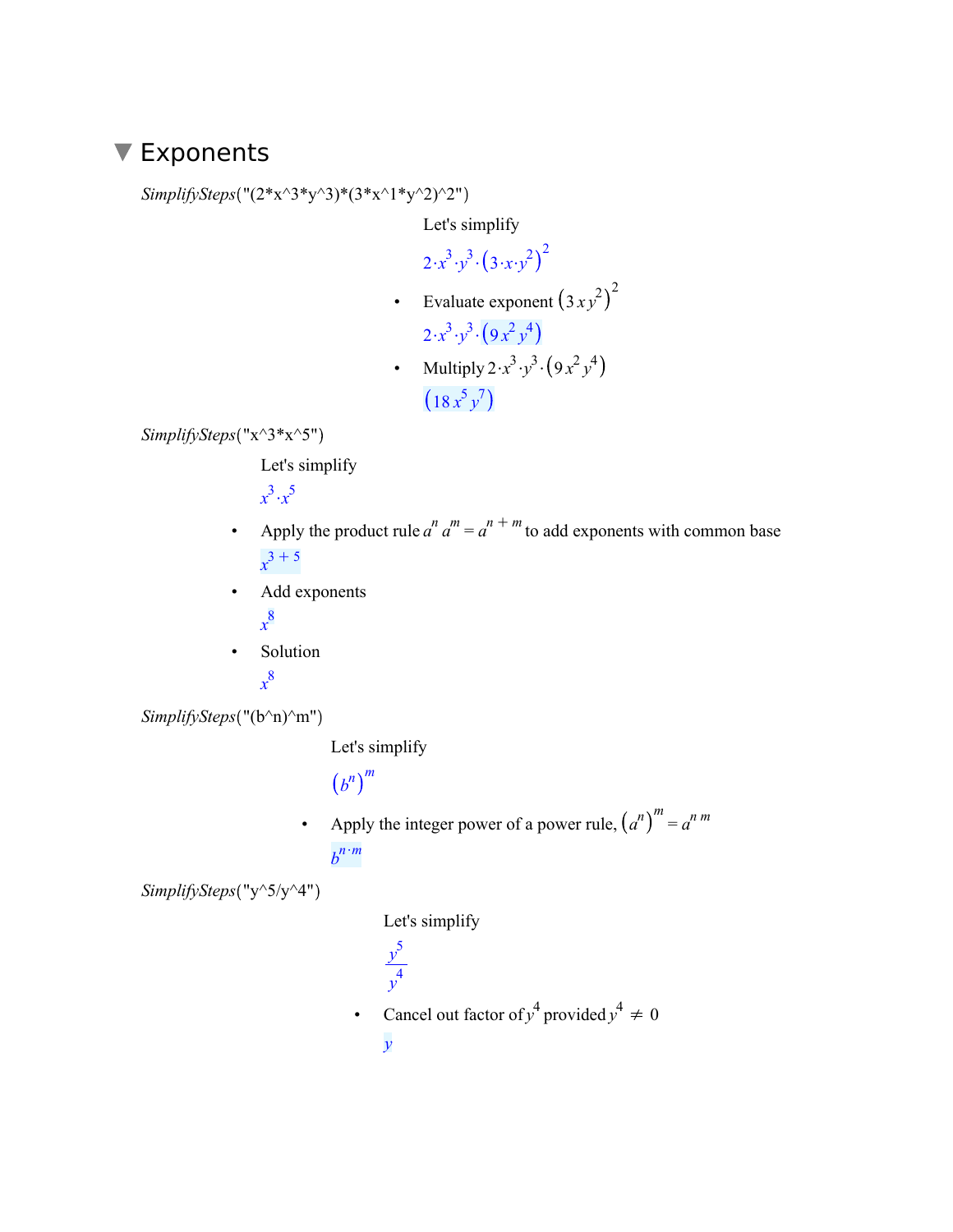*SimplifySteps*("y^(-5)/y^4")

*SimplifySteps* ("123^5/123^4")



• Evaluate exponent  $123<sup>1</sup>$ 123

## **V** Logs

 $SimplifySteps('log[10](2)/log[10](5) + log[10](3)")$ 

Let's simplify

 $\log_{10}(2)$  $\frac{10}{\log_{10}(5)} + \log_{10}(3)$ 

• Use the log rule,  $\log_a(x) = \frac{\log_b(x)}{\log_a(a)}$  $\frac{b}{\log_b(a)}$  to express as a single logarithm

 $\log_5(2)$  +  $\log_{10}(3)$ 

• Solution  $\log_5(2) + \log_{10}(3)$ 

Note: This is different than how Maple's simplify command treats expressions like this, always converting to ln: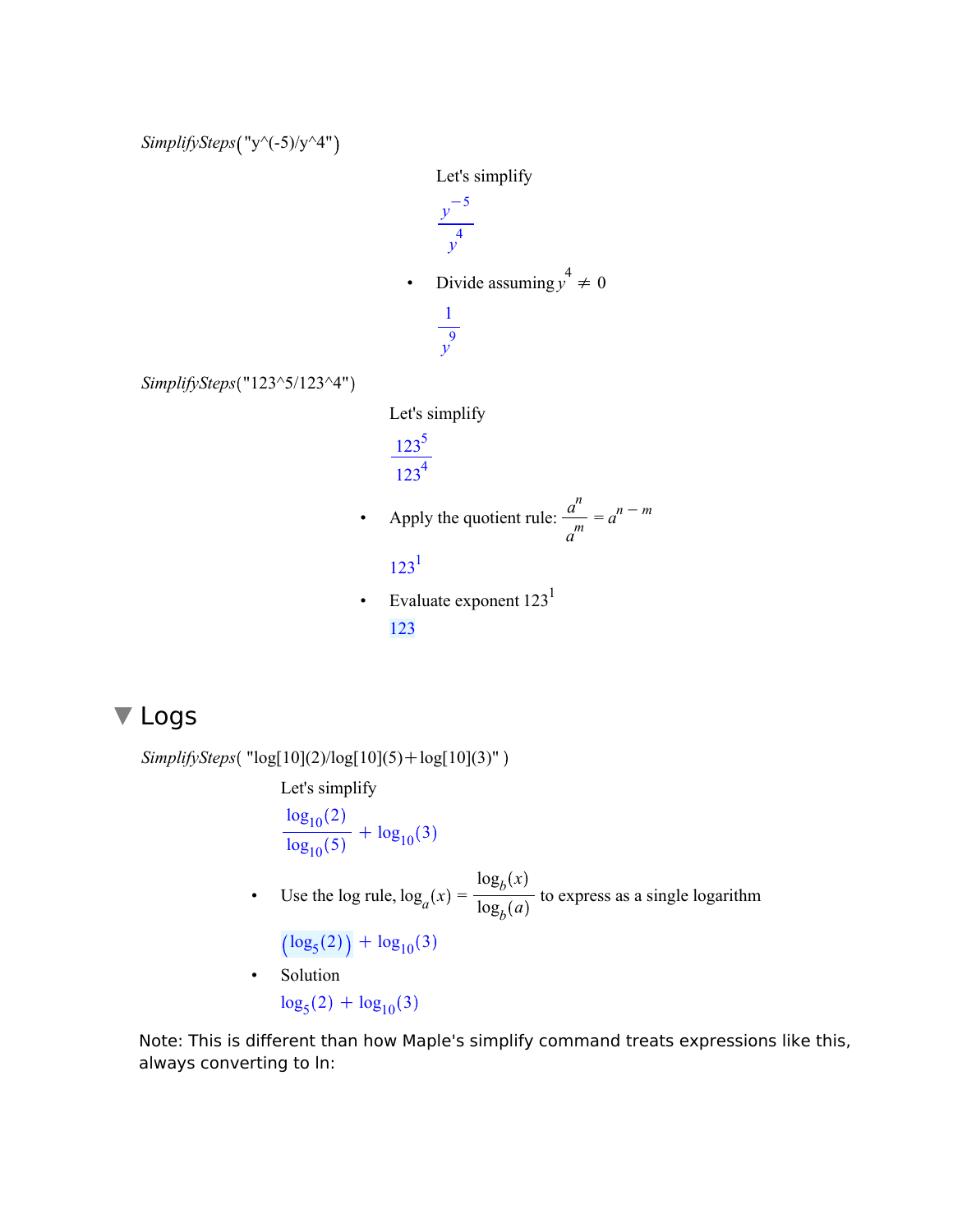$\textit{simplify} \left( \frac{\text{log}[10](2)}{\text{log}[10](5)} + \text{log}[10](3) \right)$  $ln(2)$  $rac{\ln(2)}{\ln(5)} + \frac{\ln(3)}{\ln(2) + \ln(3)}$  $ln(2) + ln(5)$ 

 $SimplifySteps( %log[10](100) + %log[10](1000))$ 

Let's simplify

 $\log_{10}(100) + \log_{10}(1000)$ 

• Evaluate  $log_{10}(100)$ 

 $2 + log_{10}(1000)$ 

• Evaluate  $log_{10}(1000)$ 

 $2 + 3$ 

• Add  $2 + 3$ 5

```
SimplifySteps "5*log[z](z^4)"
```
Let's simplify

 $5 \cdot \log_z(z^4)$ 

- Apply the log rule  $\log_a(m^n) = n \log_a(m)$  $5 \cdot \left( 4 \log_z(z) \right)$
- Apply the log rule  $log_a(a) = 1$

 $5.4$ 

• Multiply  $5.4$ 20

You can also use the new PowerSteps command to get step by step results for problems with radicals, exponents, and logarithms.

## ▼ Trig

```
SimplifySteps ("1 + \cot(x)^2")
                         Let's simplify
                         1 + \cot(x)^2• Apply Pythagoras trig identity, cot(x)^2 = csc(x)^2 - 11 + (\csc(x)^2 - 1)
```
• Apply Reciprocal Function trig identity,  $\csc(x) = \frac{1}{x}$  $sin(x)$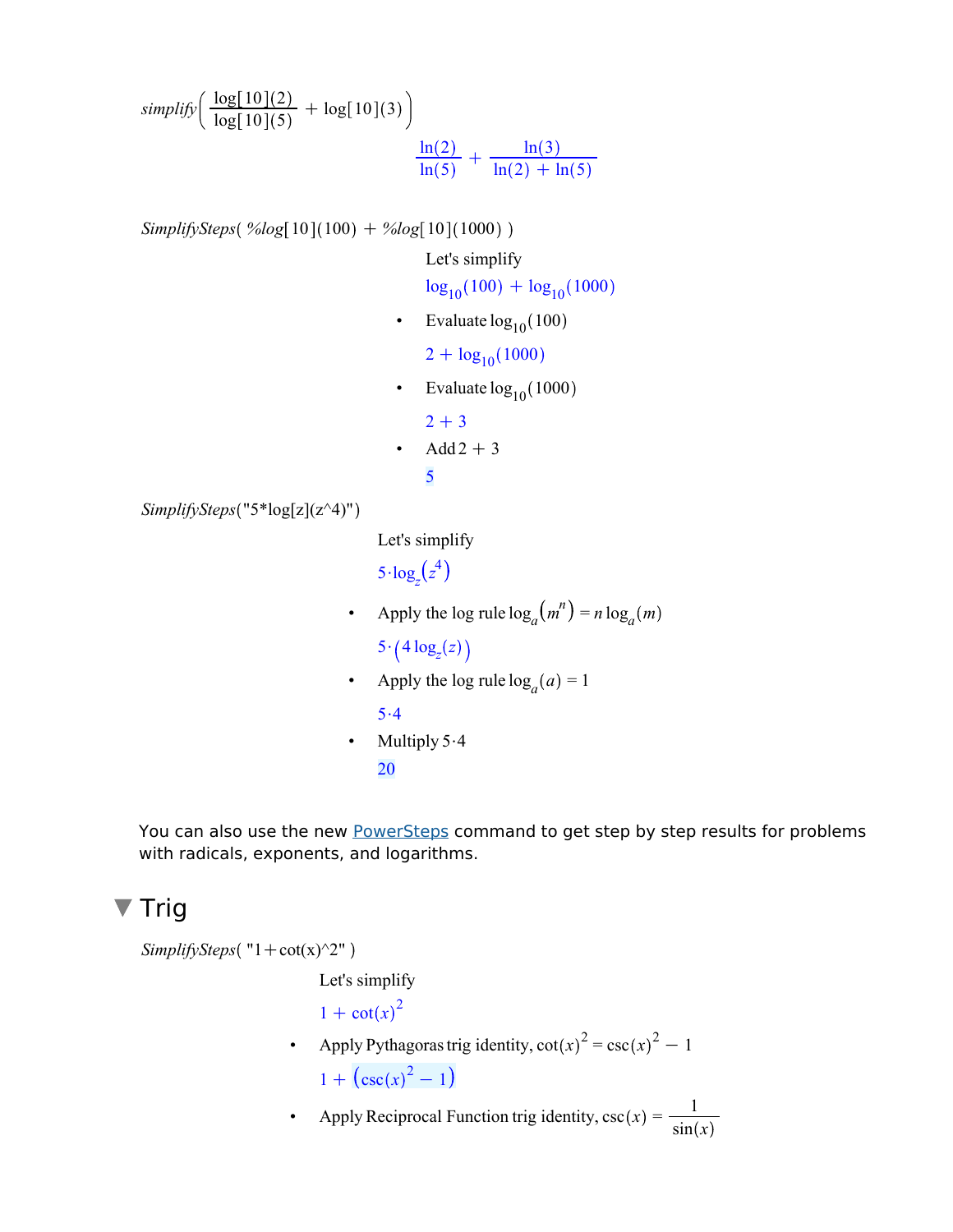$$
\frac{1}{\sin(x)}^{2}
$$
\nEvaluate

$$
\sin(x)^2
$$

 $SimplifySteps("sin(Pi + Pi + x)" )$ 

Let's simplify

$$
\sin(\pi + \pi + x)
$$
  
4dd $\pi + \pi + x$   

$$
\sin((2\pi + x))
$$
  
6. Evaluate  $\sin(2\pi + x)$ 

 $sin(x)$ 

 $SimplifySteps \left( \frac{\sec(x)^2 - 1}{2} \right)$  $sec(x)^2$ 

Let's simplify

$$
\frac{\sec(x)^2 - 1}{\sec(x)^2}
$$

• Apply Reciprocal Function trig identity,  $sec(x) = \frac{1}{2\pi\epsilon_0^3}$  $cos(x)$  $\sec(x)^2 - 1$ 

$$
\frac{\sec(x) - 1}{\frac{1}{\cos(x)}}
$$

• Apply Pythagoras trig identity,  $\sec(x)^2 = 1 + \tan(x)^2$  $1 + \tan(x)^2 - 1\cos(x)^2$ 

• Apply Quotient trig identity,  $tan(x) = \frac{sin(x)}{cos(x)}$  $cos(x)$ 

$$
\frac{\sin(x)}{\cos(x)}^2 \cos(x)^2
$$

• Evaluate  $\sin(x)^2$ 

SimplifySteps
$$
\left(\left(-\cos(x)^2 + 1\right)\left(1 + \cot(x)^2\right)\right)
$$
  
\nLet's simplify  
\n $\left((-1) \cdot \cos(x)^2 + 1\right) \cdot \left(1 + \cot(x)^2\right)$   
\n• Apply Pythagoras trig identity,  $\cot(x)^2 = \csc(x)^2 - 1$   
\n $\left(-\cos(x)^2 + 1\right)\left(1 + \left(\csc(x)^2 - 1\right)\right)$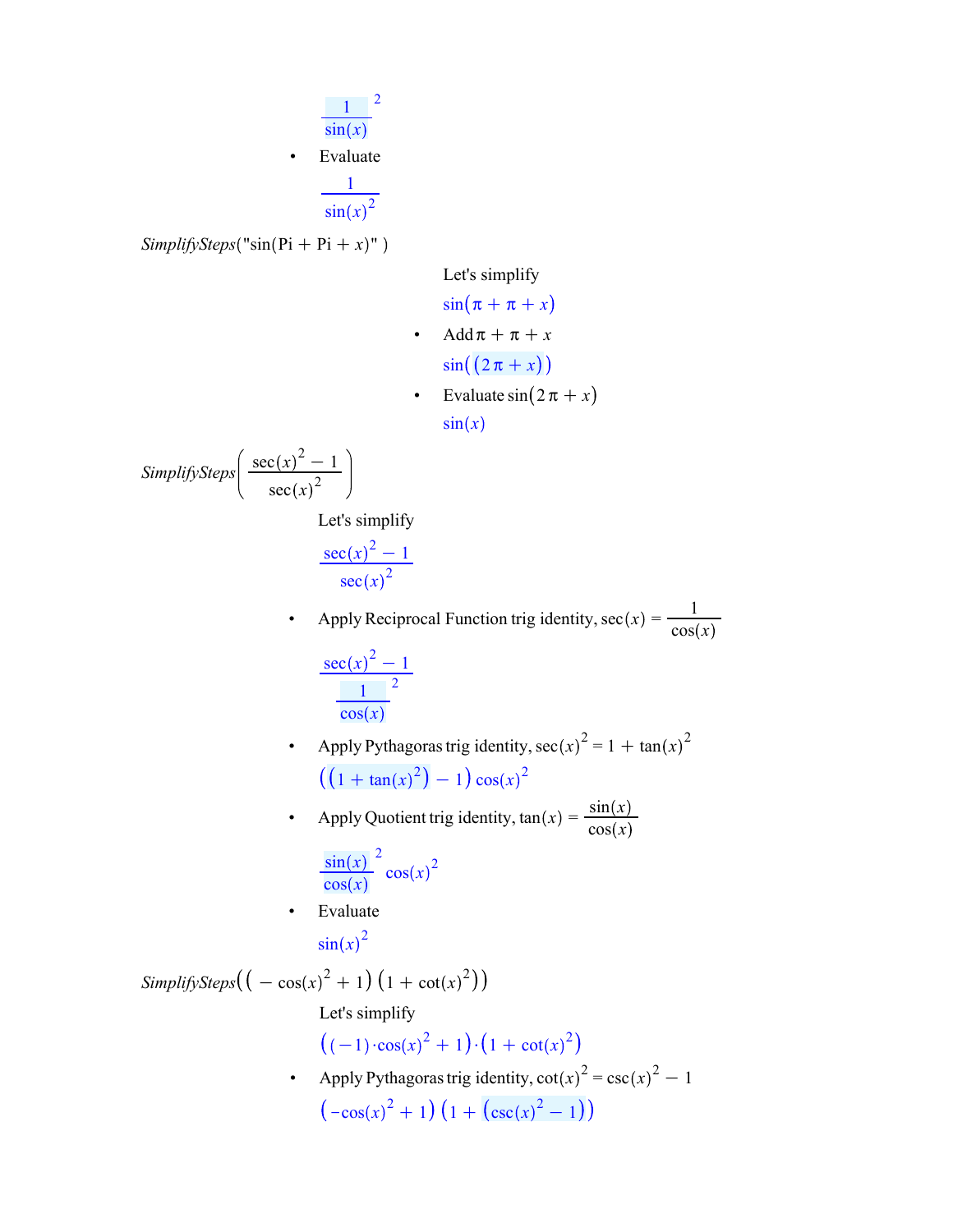• Apply Reciprocal Function trig identity,  $\csc(x) = \frac{1}{\sin(x)}$  $\sin(x)$  $-\cos(x)^2 + 1$ )  $\frac{1}{\sin(x)}$  $\sin(x)$ 2 • Apply Pythagoras trig identity,  $\cos(x)^2 = 1 - \sin(x)^2$  $-(1 - \sin(x)^2) + 1$  $\sin(x)^2$ **Evaluate** 1

You can also use the new TrigSteps command to get these step by step results.

#### ▼ Calculus

Showing the steps to solving an integral, limit, or derivative has been available in past versions of Maple via the Student:-Calculus1:-ShowSolution command. You can now also access those step by step solutions through SimplifySteps, further unifying the ability to do step by step solutions using a single command.

```
SimplifySteps\int x^2 + |x \, dx|^2Let's simplify
                                    x^2 + |x \, dx• Integral to evaluate
                                   \int x dx1. Apply the power rule to the term \int x dxRecall the definition of the power rule, for n \neq -1x^n dx = \frac{x^{n+1}}{1}n + 1This means:
                                      x dx = \frac{x^{1} + 1}{1 + 1}1 + 1So,
                                      x dx = \frac{x^2}{2}2
```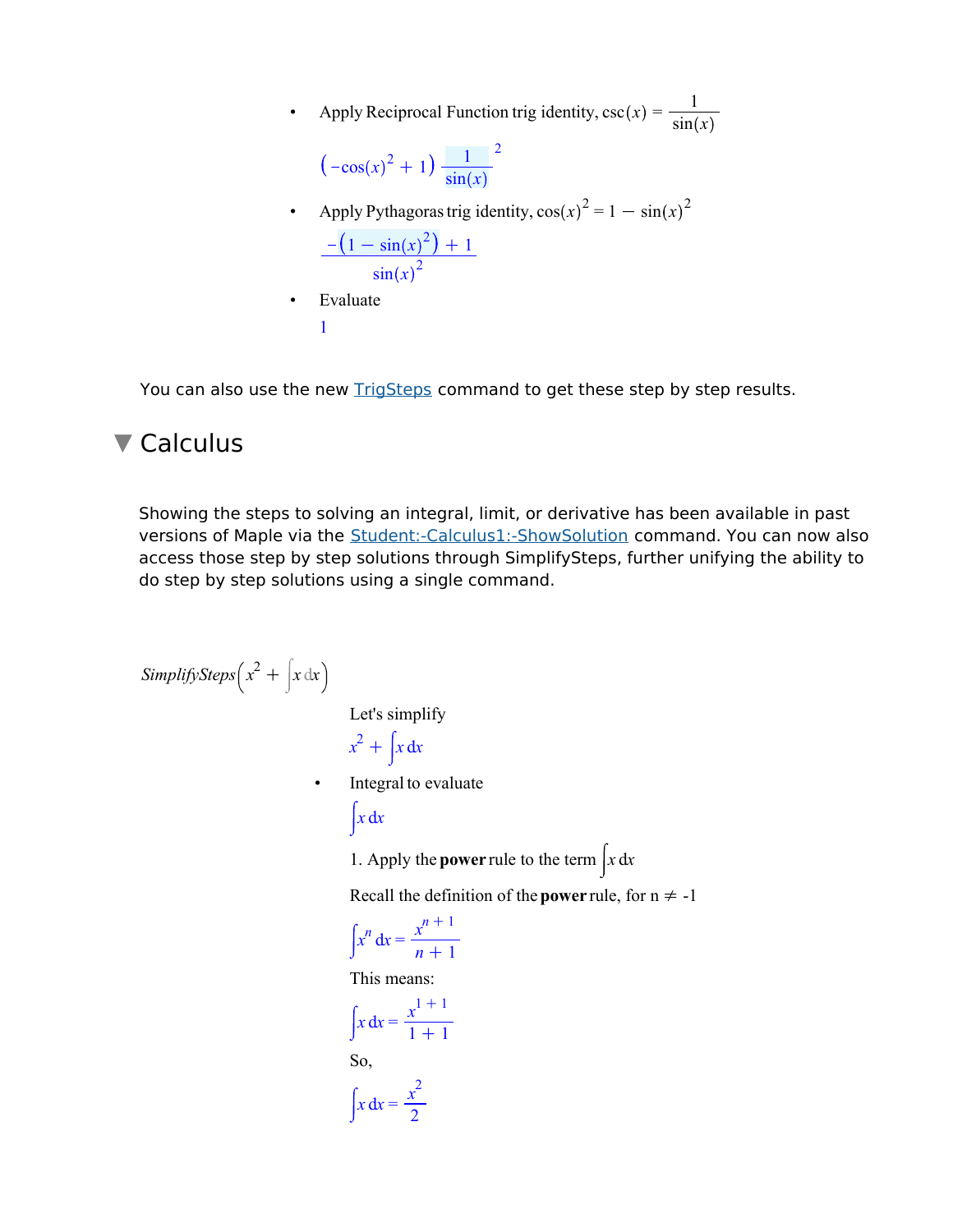We can rewrite the integral as:

*x* 2 2 • Sub evaluated integral back in expression  $3 x<sup>2</sup>$ 2

# **Steps for Sketching a Curve**

Maple 2022 includes a new command for showing the steps needed to sketch the graph of an expression by identifying the basic function and the transformations done to the function. Various kinds of expressions are handled, including trig, logs, and polynomials to pick just a few. Here are some examples:

```
with Student:-Basics :
```
*CurveSketchSteps*  $\left| 2 \sin \right| 3x + C$  $\pi$  $\frac{\pi}{3}$  + 1  $\pi$ 

Let's plot  $2 \sin \left| 3 x + \right|$  $\frac{\pi}{3}$  + 1

• Compared to the plot of  $sin(x)$ , we have a vertical stretch by a factor of 2

 $2 \cdot \sin 3 \cdot x +$  $\pi$  $\frac{\pi}{9}$ ] + 1

• Then, we have a horizontal compression by a factor of  $\frac{1}{3}$ 

$$
2\cdot\sin\left(3\cdot\left(x+\frac{\pi}{9}\right)\right)+1
$$

• Then, we have a vertical shift of 1

$$
2\cdot\sin\left(3\cdot\left(x+\frac{\pi}{9}\right)\right)+1
$$

• Then, we have a horizontal shift of  $-\frac{7}{6}$  $\pi$ 9

$$
2\cdot\sin\left(3\cdot\left(x+\frac{\pi}{9}\right)\right)+1
$$

Apply the horizontal shift and stretch to the range,  $x = -2\pi$ ..2  $\pi$ 

$$
-2\,\pi\cdot\left(\frac{1}{3}\,\right)\,+\,\frac{\pi}{9}\,\,.2\,\pi\cdot\left(\frac{1}{3}\,\right)\,+\,\frac{\pi}{9}=-2.443460953\,.\,.1.745329252
$$

• We can now plot using the information extracted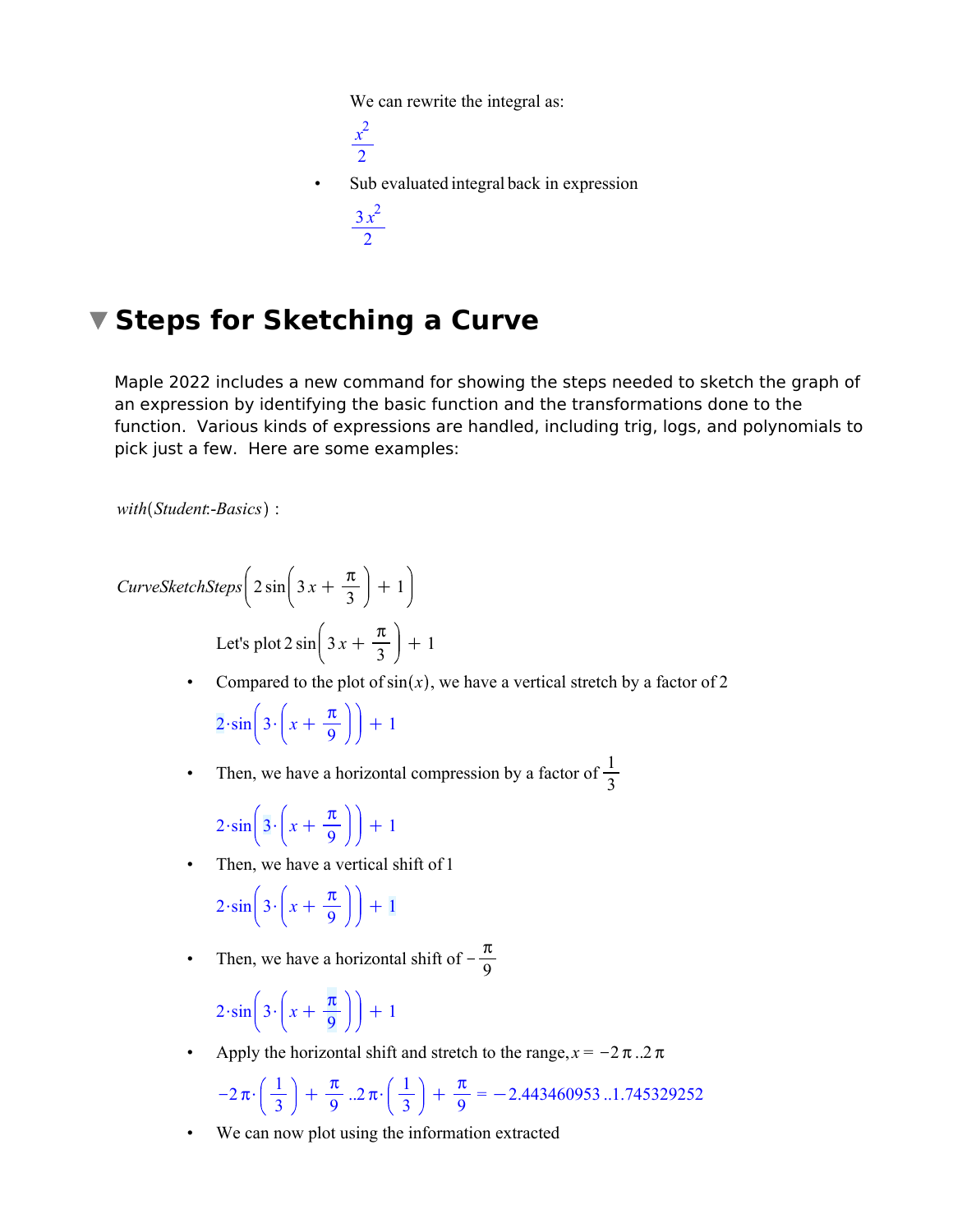

 $Curves ketchSteps (2x<sup>2</sup> + 4x + 10)$ 

Let's plot 
$$
2x^2 + 4x + 10
$$

$$
2 \cdot x^2 + 4 \cdot x + 10
$$

- Complete the square  $2(x+1)^2+8$
- With the expression in vertex form we can extract valuable information  $2\cdot (x+1)^2+8$
- The coefficient 2 of the  $(x + 1)^2$  term indicates a parabola that opens up and has a vertical stretch of 2  $2 \cdot (x+1)^2 + 8$
- We have a horizontal shift of  $-1$  and a vertical shift of 8 which gives a vertex of  $(-1,8)$  $2\cdot (x+1)^2+8$
- We can now plot using the information extracted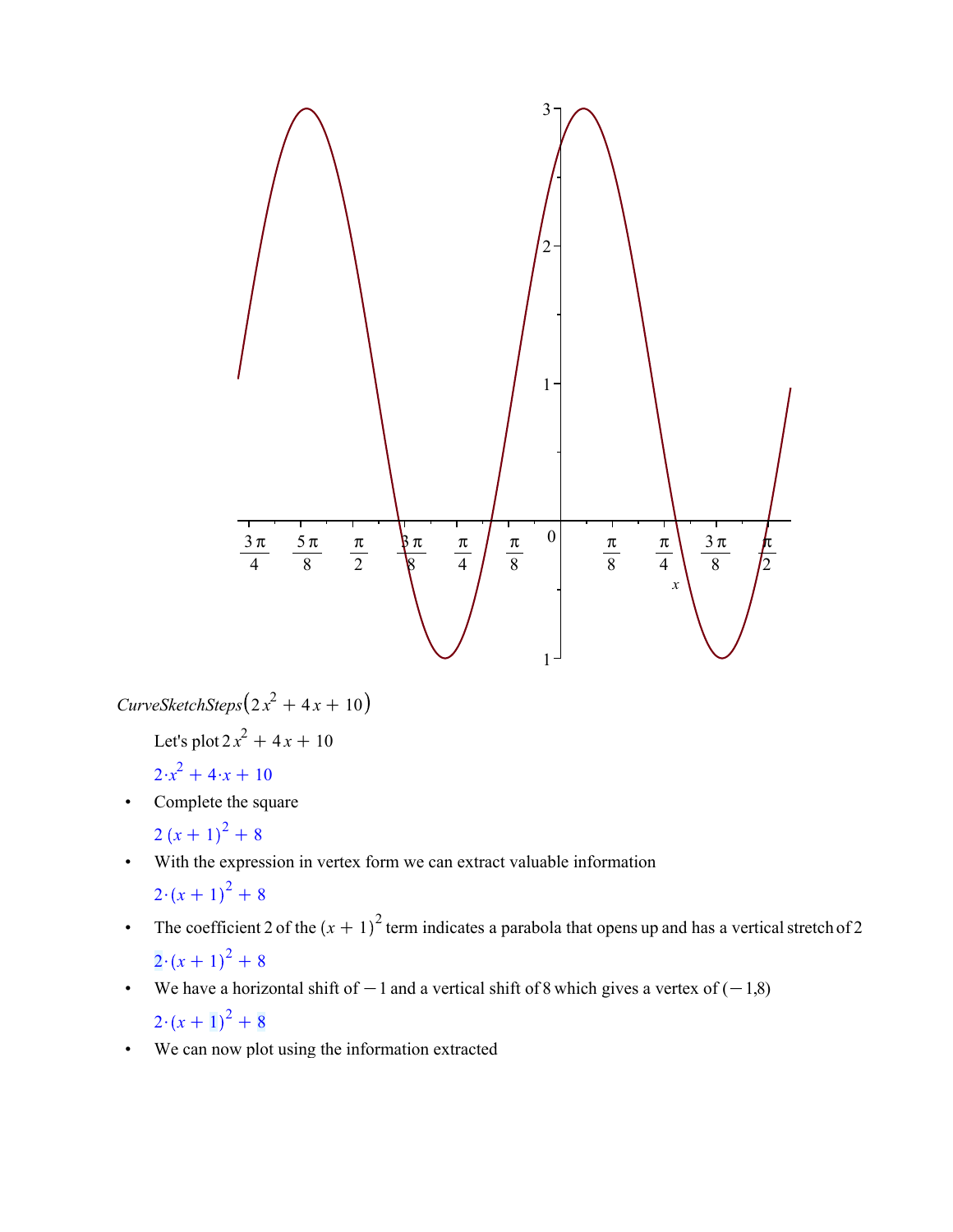

 $CurvesketchSteps(4x + 10, output = typeset)$ 

Let's plot  $4x + 10$ 

 $4 \cdot x + 10$ 

- This is a line; find two points and draw a line through them  $y = 4x + 10$
- Set  $x = 0$  to solve for y intercept

 $y = 10$ 

- This gives a y intercept of  $(0,10)$  $y = 10$
- Set expresson to 0 to solve for *x* intercept

 $0 = 4 \cdot x + 10$ 

• Subtract  $4 \cdot x$  from both sides

$$
0 \quad 4 \cdot x = 4 \cdot x + 10 \quad 4 \cdot x
$$

• Simplify

$$
(-4) \cdot x = 10
$$

• Divide both sides by  $-4$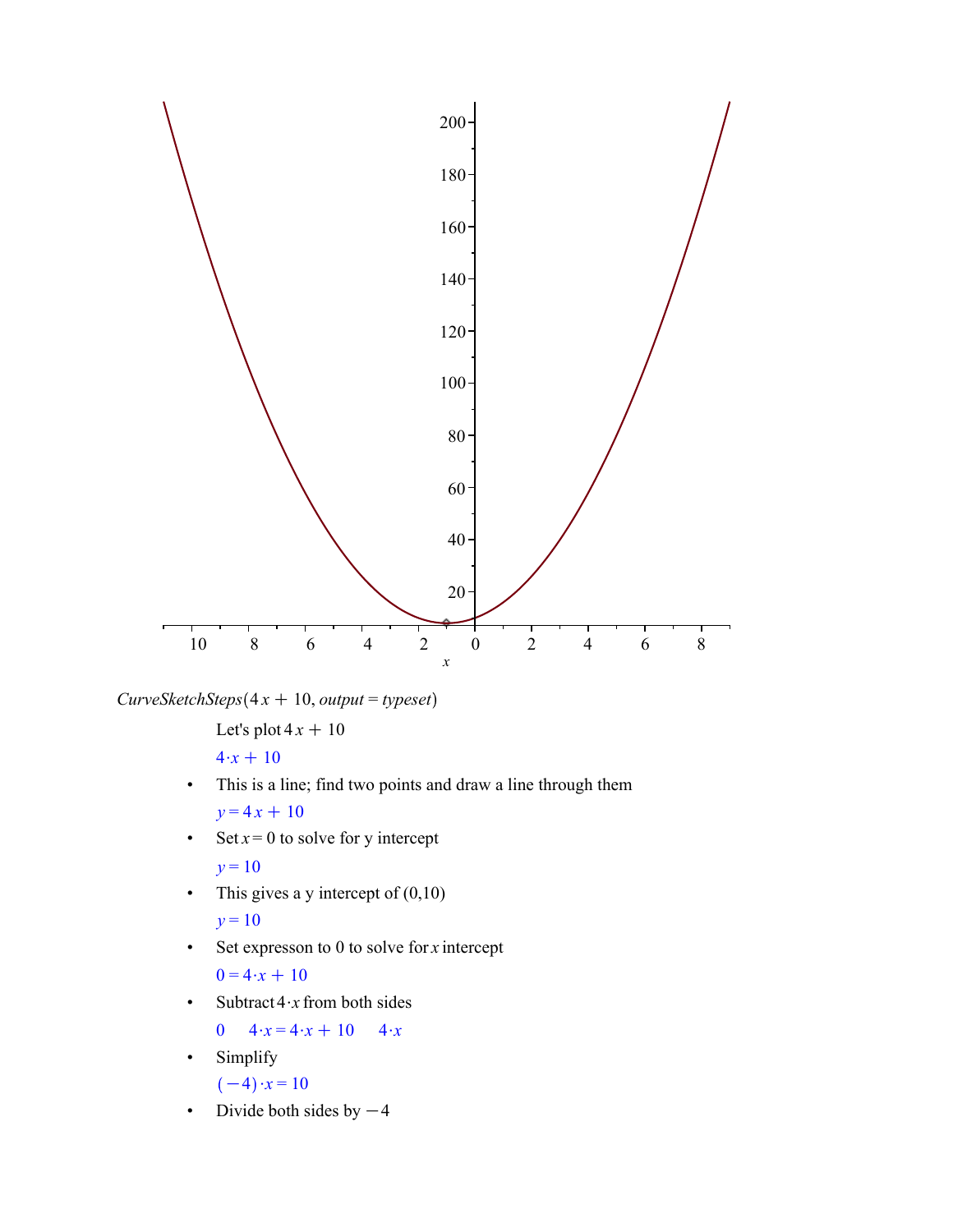$$
\frac{(-4) \cdot x}{-4} = \frac{10}{-4}
$$

• Simplify

$$
x = \frac{5}{2}
$$

• This gives an *x* intercept of  $\left(\frac{5}{2}\right)$  $\frac{5}{2}$ ,0)

$$
x = \frac{5}{2}
$$

• By connecting through the two points we can plot the line

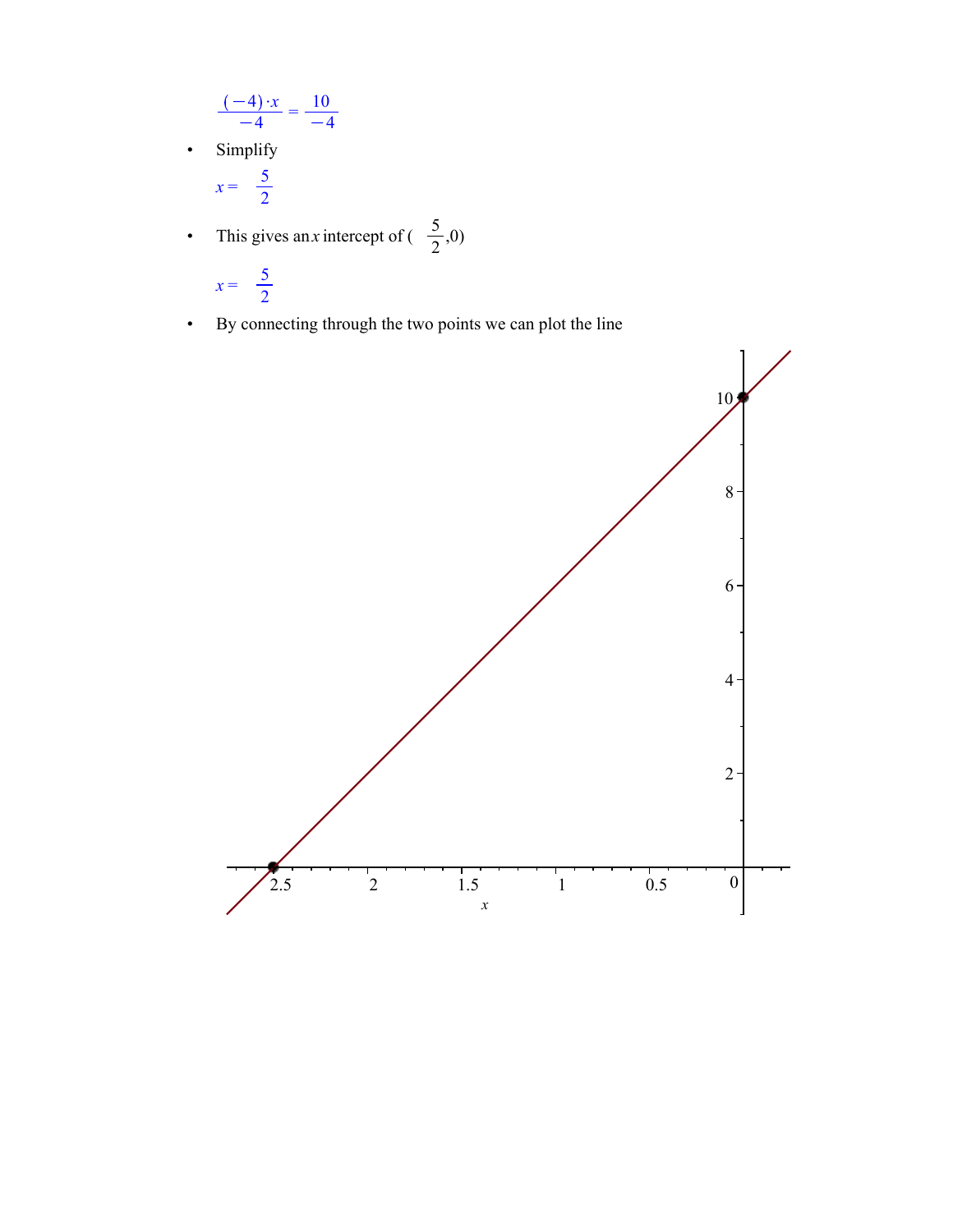#### $\begin{array}{c} \rule{0pt}{2ex} \rule{0pt}{2ex} \rule{0pt}{2ex} \rule{0pt}{2ex} \rule{0pt}{2ex} \rule{0pt}{2ex} \rule{0pt}{2ex} \rule{0pt}{2ex} \rule{0pt}{2ex} \rule{0pt}{2ex} \rule{0pt}{2ex} \rule{0pt}{2ex} \rule{0pt}{2ex} \rule{0pt}{2ex} \rule{0pt}{2ex} \rule{0pt}{2ex} \rule{0pt}{2ex} \rule{0pt}{2ex} \rule{0pt}{2ex} \rule{0pt}{2ex} \rule{0pt}{2ex} \rule{0pt}{2ex} \rule{0pt}{2ex} \rule{0pt}{$ 2 *CurveSketchStepsL*  $3x + 2$ Let's plot  $\frac{2}{3x+2}$

• Rewrite the equation in the following form

$$
\frac{2}{3\cdot\left(x+\frac{2}{3}\right)}+0
$$

• Compared to the plot of  $\frac{1}{x}$ , we have a vertical stretch by a factor of 2



• Then, we have a horizontal compression by a factor of  $\frac{1}{3}$ 



• Then, we have a horizontal shift of  $\frac{2}{3}$